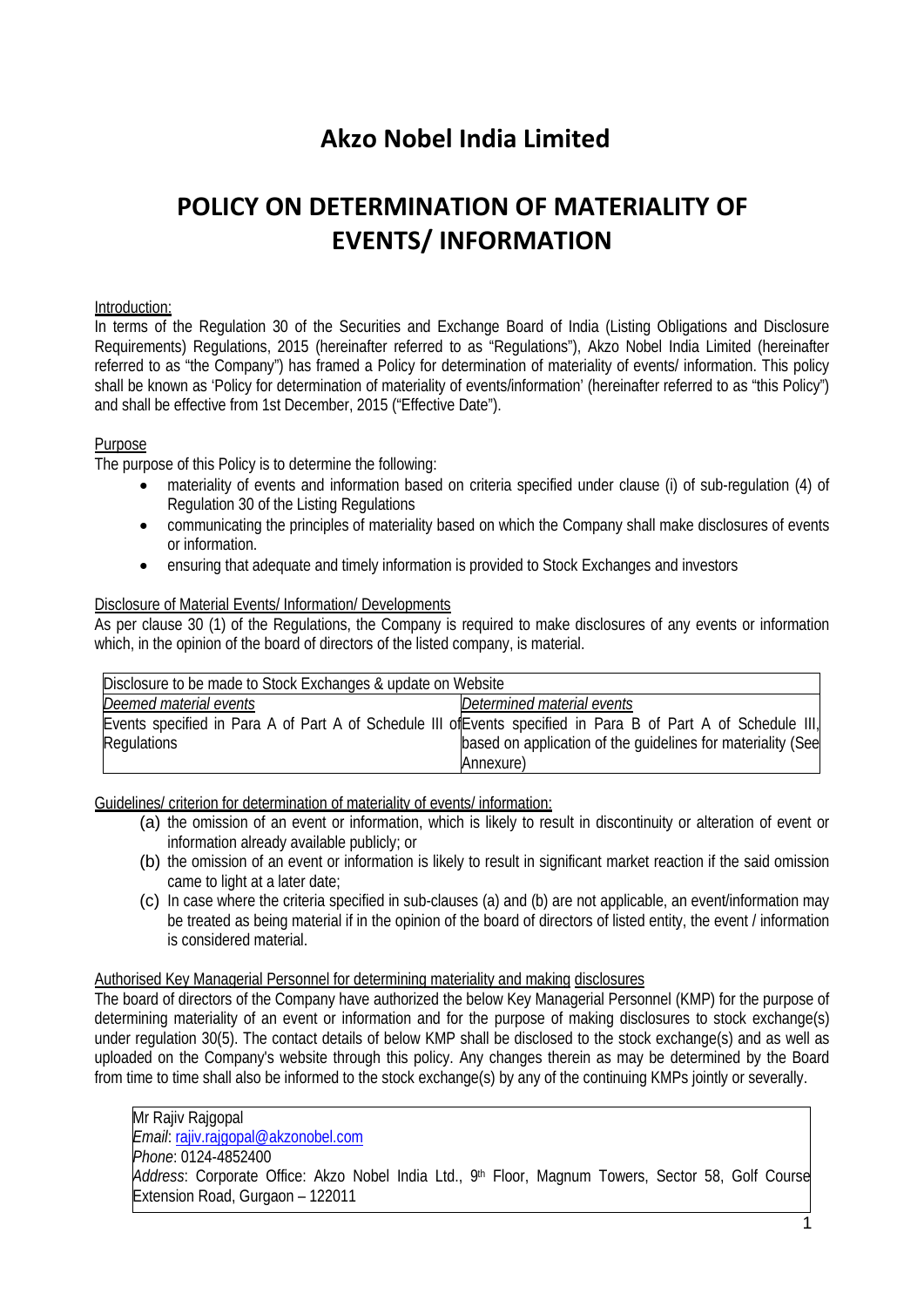Mr Krishna R *Email*: [Krishna.R@akzonobel.com](mailto:Krishna.R@akzonobel.com) *Phone*: 0124-4852400 *Address*: Corporate Office: Akzo Nobel India Ltd., 9th Floor, Magnum Towers, Sector 58, Golf Course Extension Road, Gurgaon – 122011 Ms Harshi Rastogi *Email*: [harshi.rastogi@akzonobel.com](mailto:harshi.rastogi@akzonobel.com) *Phone*: 0124-4852400 *Address*: Corporate Office: Akzo Nobel India Ltd., 9th Floor, Magnum Towers, Sector 58, Golf Course Extension Road, Gurgaon – 122011

### Process of information disclosure

- With reference to regulation 30 (6), the Company shall first disclose to stock exchange(s) of all events, as specified in Part A of Schedule III, (Annexure) or information as soon as reasonably possible and not later than 24 hours from the occurrence of event or information
- Provided that in case the disclosure is made after 24 hours of occurrence of the event or information, the Company shall, along with such disclosures provide explanation for delay.
- Provided further that disclosure with respect to events specified in sub-para 4 of Para A of Part A of Schedule III shall be made within timelines specified therein.
- The Company shall, with respect to disclosures referred to in this regulation, make disclosures updating material developments on a regular basis, till such time the event is resolved/ closed, with relevant explanations.
- The Company shall disclose on its website all such events or information which has been disclosed to stock exchange(s) under this regulation, and such disclosures shall be hosted on the website of the Company for a minimum period of 5 years and thereafter as per the archival policy of the Company, as disclosed on its website.
- The listed entity shall disclose all events or information with respect to its subsidiaries which are material for the listed entity.
- The Company shall provide specific and adequate reply to all queries raised by stock exchange(s) with respect to any events or information:

Provided that the stock exchange(s) shall disseminate information and clarification as soon as reasonably practicable.

- The Company may on its own initiative also, confirm or deny any reported event or information to stock exchange(s).
- In case where an event occurs or an information is available with the Company, which has not been indicated in Para A or B of Part A of Schedule III, but which may have material effect on it, the Company is required to make adequate disclosures in regard thereof.

# Amendments

The Board may subject to the applicable laws amend any provision(s) or substitute any of the provision(s) with the new provision(s) with new provision(s) or replace the Policy entirely with a new Policy. However, no such amendment or modification shall be inconsistent with the applicable provisions of any law for the time being in force.

# Scope & Limitation

In the event of any conflict between the provisions of this policy and any law/ regulations in force, the provisions of such law/ regulations shall prevail over this Policy.

#### Dissemination of Policy

This policy shall be hosted on website of the Company.

# **ANNEXURE TO THE POLICY ON DETERMINATION OF MATERIALITY OF EVENTS/ INFORMATION**

# **PART A: DISCLOSURES OF EVENTS OR INFORMATION: SPECIFIED SECURITIES**

The following shall be events/information, upon occurrence of which listed entity shall make disclosure to stock exchange(s):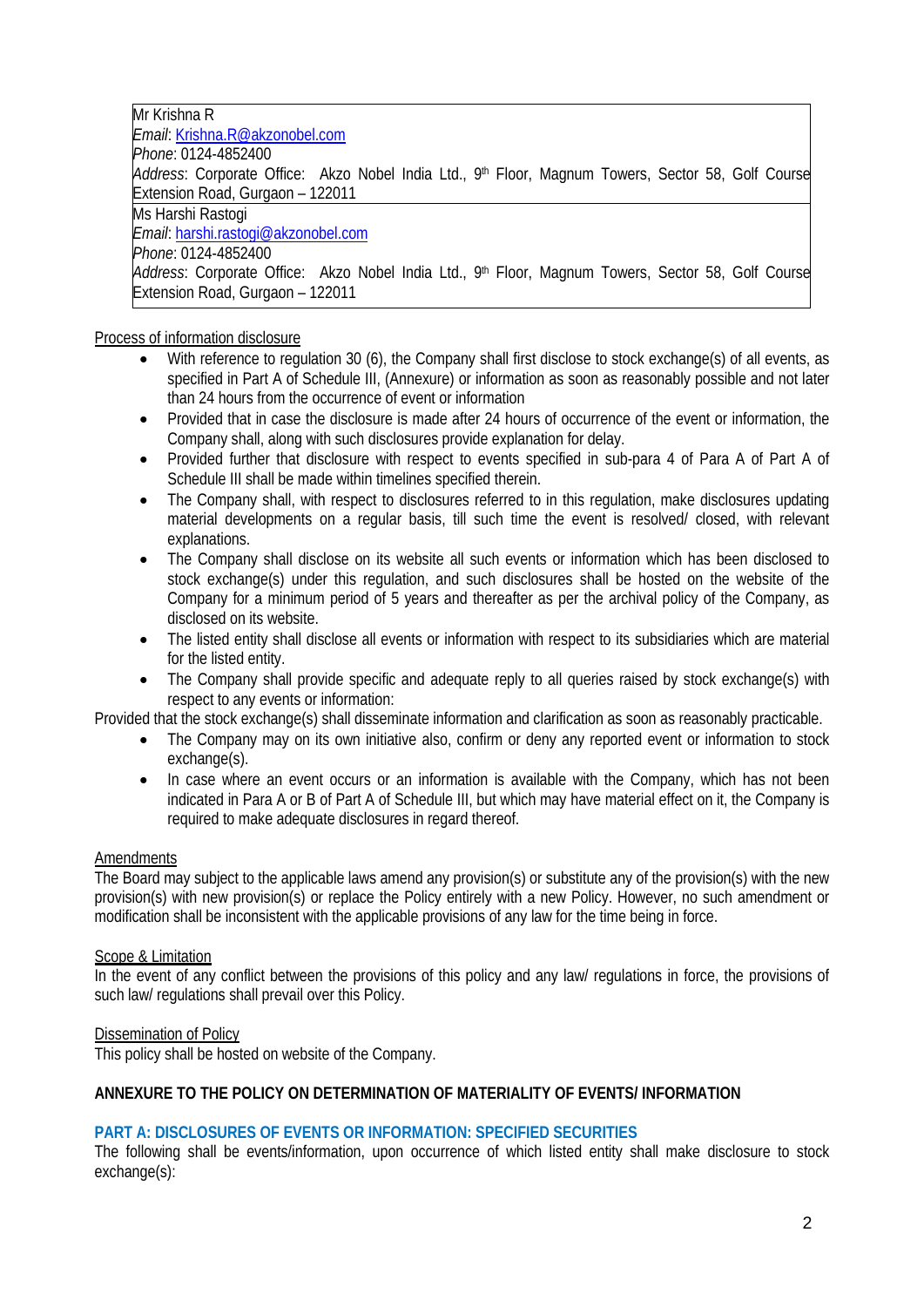A. Events which shall be disclosed without any application of the guidelines for materiality as specified in subregulation (4) of regulation (30):

1. Acquisition(s) (including agreement to acquire), Scheme of Arrangement (amalgamation/ merger/ demerger/restructuring), or sale or disposal of any unit(s), division(s) or subsidiary of the listed entity or any other restructuring.

Explanation.- For the purpose of this sub-para, the word 'acquisition' shall mean,-

(i) acquiring control, whether directly or indirectly; or,

(ii)acquiring or agreeing to acquire shares or voting rights in, a company, whether directly or indirectly, such that -

(a) the listed entity holds shares or voting rights aggregating to five per cent or more of the shares or voting rights in the said company, or;

(b) there has been a change in holding from the last disclosure made under sub-clause (a) of clause (ii) of the Explanation to this sub-para and such change exceeds two per cent of the total shareholding or voting rights in the said company.

2. Issuance or forfeiture of securities, split or consolidation of shares, buyback of securities, any restriction on transferability of securities or alteration in terms or structure of existing securities including forfeiture, reissue of forfeited securities, alteration of calls, redemption of securities etc.

3. Revision in Rating(s).

4. Outcome of Meetings of the board of directors: The listed entity shall disclose to the Exchange(s), within 30 minutes of the closure of the meeting, held to consider the following:

a) dividends and/or cash bonuses recommended or declared or the decision to pass any dividend and the date on which dividend shall be paid/dispatched;

b) any cancellation of dividend with reasons thereof;

c) the decision on buyback of securities;

d) the decision with respect to fund raising proposed to be undertaken

e) increase in capital by issue of bonus shares through capitalization including the date on which such bonus shares shall be credited/dispatched;

f) reissue of forfeited shares or securities, or the issue of shares or securities held in reserve for future issue or the creation in any form or manner of new shares or securities or any other rights, privileges or benefits to subscribe to;

g) short particulars of any other alterations of capital, including calls;

h) financial results;

i) decision on voluntary delisting by the listed entity from stock exchange(s):

Provided that in case of board meetings being held for more than one day, the financial results shall be disclosed within thirty minutes of end of the meeting for the day on which it has been considered.

5. Agreements (viz. shareholder agreement(s), joint venture agreement(s), family settlement agreement(s) (to the extent that it impacts management and control of the listed entity), agreement(s)/treaty(ies)/contract(s) with media companies) which are binding and not in normal course of business, revision(s) or amendment(s) and termination(s) thereof.

6. Fraud/defaults by promoter or key managerial personnel or by listed entity or arrest of key managerial personnel or promoter.

7. Change in directors, key managerial personnel (Managing Director, Chief Executive Officer, Chief Financial Officer, Company Secretary etc.), Auditor and Compliance Officer.

(7A) In case of resignation of the auditor of the listed entity, detailed reasons for resignation of auditor, as given by the said auditor, shall be disclosed by the listed entities to the stock exchanges as soon as possible but not later than twenty four hours of receipt of such reasons from the auditor.

(7B) Resignation of independent director including reasons for resignation: In case of resignation of an independent director of the listed entity, within seven days from the date of resignation, the following disclosures shall be made to the stock exchanges by the listed entities:

- i. Detailed reasons for the resignation of independent directors as given by the said director shall be disclosed by the listed entities to the stock exchanges.
- ii. Names of listed entities in which the resigning director holds directorships,
- indicating the category of directorship and membership of board committees, if any
- iii. The independent director shall, along with the detailed reasons, also provide a confirmation that there is no other material reasons other than those provided.
- iv. The confirmation as provided by the independent director above shall also be disclosed by the listed entities to the stock exchanges along with the detailed reasons as specified in sub-clause (i) and (iii) above.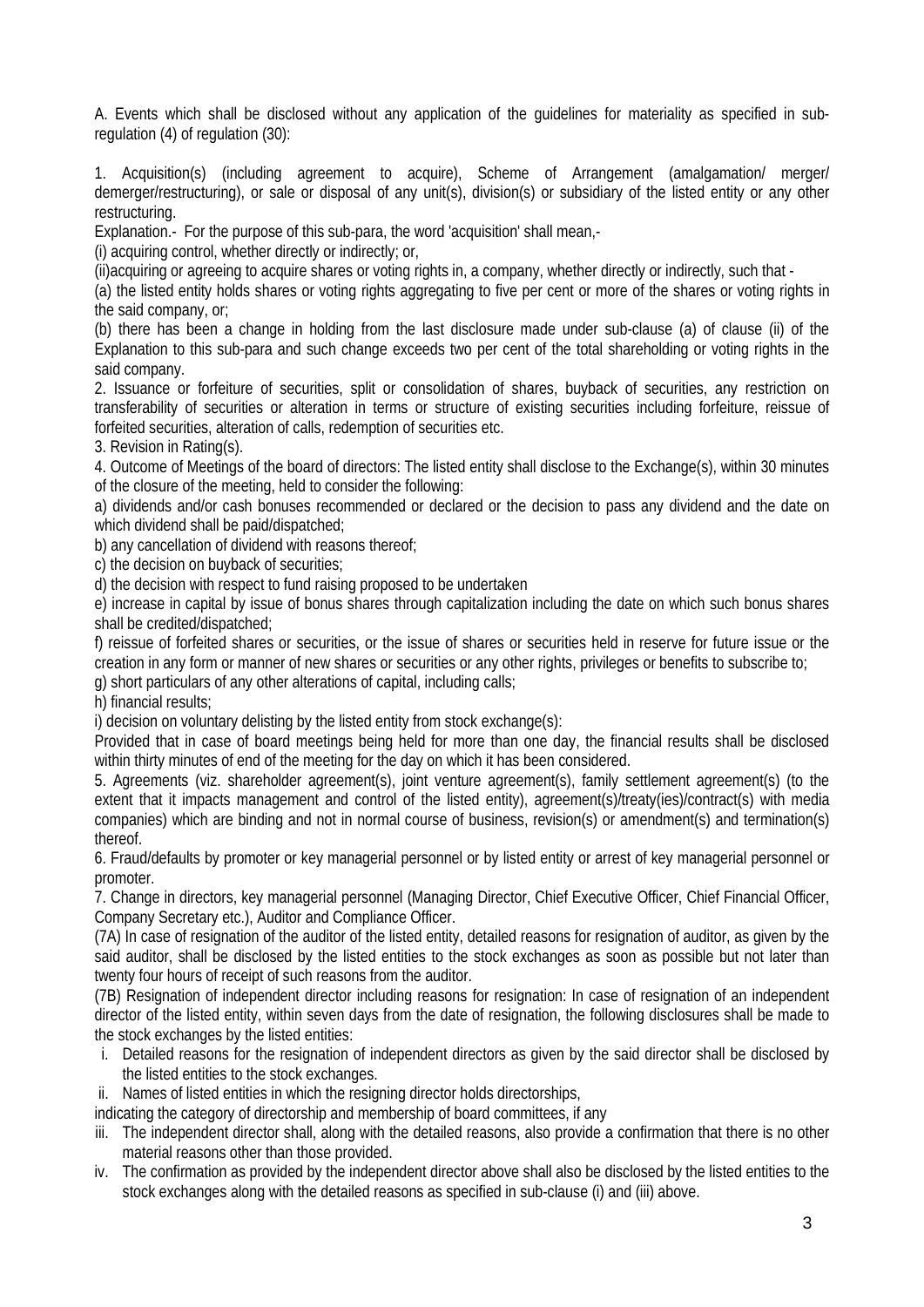8. Appointment or discontinuation of share transfer agent.

9. Resolution plan/ Restructuring in relation to loans/borrowings from banks/financial institutions including the following details:

(i) Decision to initiate resolution of loans/borrowings;

(ii) Signing of Inter-Creditors Agreement (ICA) by lenders;

(iii) Finalization of Resolution Plan;

(iv) Implementation of Resolution Plan;

(v) Salient features, not involving commercial secrets, of the resolution/restructuring plan as decided by lenders..

10. One time settlement with a bank.

11. Reference to BIFR and winding-up petition filed by any party / creditors.

12. Issuance of Notices, call letters, resolutions and circulars sent to shareholders, debenture holders or creditors or any class of them or advertised in the media by the listed entity.

13. Proceedings of Annual and extraordinary general meetings of the listed entity.

14. Amendments to memorandum and articles of association of listed entity, in brief.

15 (a) Schedule of analysts or institutional investors meet and presentations made by the listed entity to analysts or institutional investors.

Explanation: For the purpose of this clause 'meet' shall mean group meetings or group conference calls conducted physically or through digital means.

(b) Audio or video recordings and transcripts of post earnings/quarterly calls, by whatever name called, conducted physically or through digital means, simultaneously with submission to the recognized stock exchange(s), in the following manner:

(i) the presentation and the audio/video recordings shall be promptly made available on the website and in any case, before the next trading day or within twenty-four hours from the conclusion of such calls, whichever is earlier;

(ii) the transcripts of such calls shall be made available on the website within five working days of the conclusion of such calls:

The requirement for disclosure(s) of audio/video recordings and transcript shall be voluntary with effect from April 01, 2021 and mandatory with effect from April 01, 2022;

16. The following events in relation to the corporate insolvency resolution process (CIRP) of a listed corporate debtor under the Insolvency Code:

a) Filing of application by the corporate applicant for initiation of CIRP, also specifying the amount of default;

b) Filing of application by financial creditors for initiation of CIRP against the corporate debtor, also specifying the amount of default;

c) Admission of application by the Tribunal, along with amount of default or rejection or withdrawal, as applicable;

d) Public announcement made pursuant to order passed by the Tribunal under section 13 of Insolvency Code;

e) List of creditors as required to be displayed by the corporate debtor under regulation 13(2)(c) of the IBBI (Insolvency Resolution Process for Corporate Persons) Regulations, 2016;

f) Appointment/ Replacement of the Resolution Professional;

g) Prior or post-facto intimation of the meetings of Committee of Creditors;

h) Brief particulars of invitation of resolution plans under section

25(2)(h) of Insolvency Code in the Form specified under regulation 36A(5) of the IBBI (Insolvency Resolution Process for Corporate Persons) Regulations, 2016;

i) Number of resolution plans received by Resolution Professional;

j) Filing of resolution plan with the Tribunal;

k) Approval of resolution plan by the Tribunal or rejection, if applicable;

l) Specific features and details of the resolution plan as approved by the Adjudicating Authority under the Insolvency Code, not involving commercial secrets, including details such as:

(i) Pre and Post net-worth of the company;

(ii) Details of assets of the company post CIRP;

(iii) Details of securities continuing to be imposed on the companies' assets;

(iv) Other material liabilities imposed on the company;

(v) Detailed pre and post shareholding pattern assuming 100% conversion of convertible securities;

(vi) Details of funds infused in the company, creditors paid-off;

(vii) Additional liability on the incoming investors due to the transaction, source of such funding etc.;

(viii) Impact on the investor – revised P/E, RONW ratios etc.;

(ix) Names of the new promoters, key managerial persons(s), if any and their past experience in the business or employment. In case where promoters are companies, history of such company and names of natural persons in